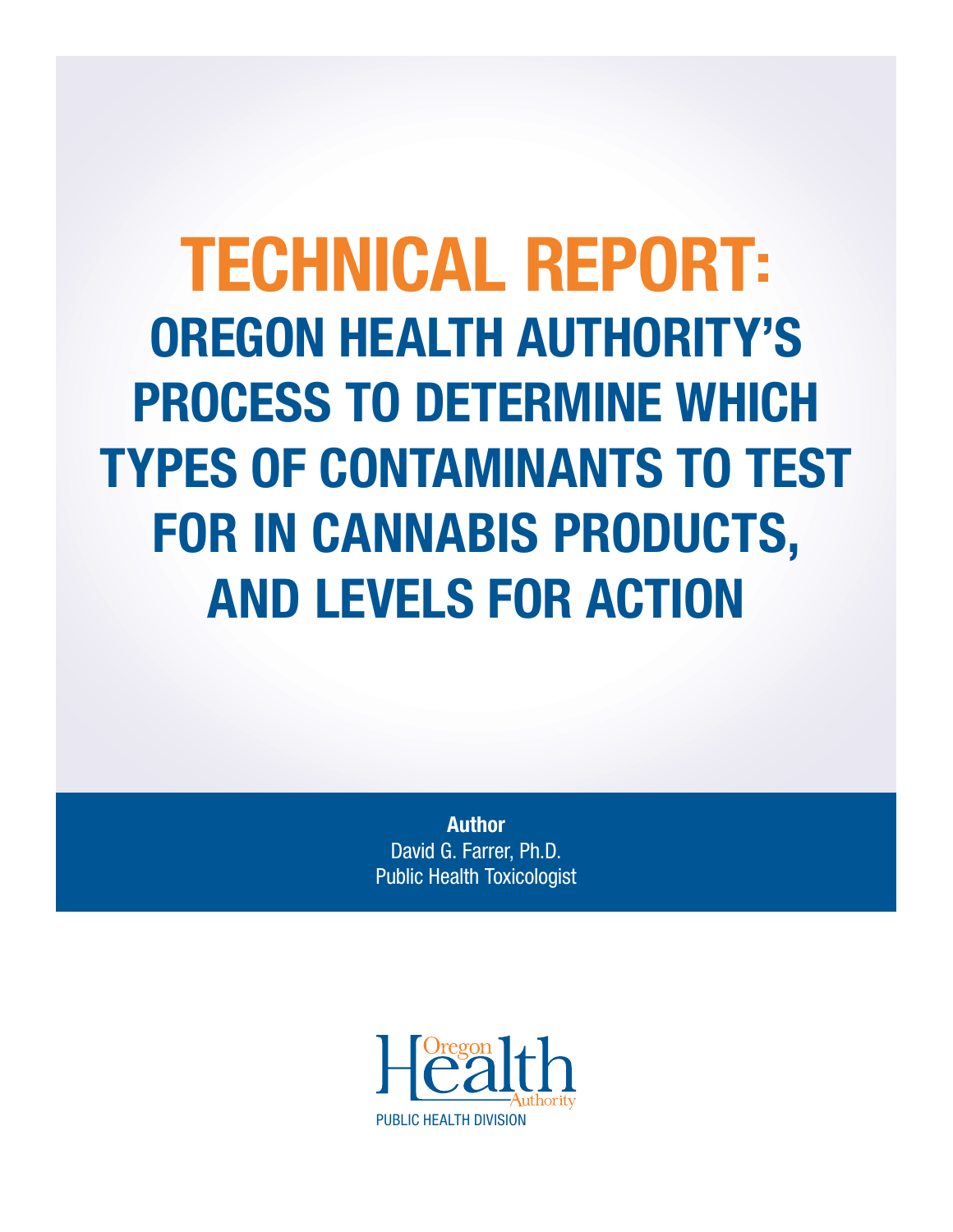### Technical Report: Oregon Health Authority's Process to Determine Which Types of Contaminants to Test for in Cannabis Products, and Levels for Action\*

Author: David G. Farrer, Ph.D., Public Health Toxicologist

### Acknowledgments

OHA would like to thank the following individuals and organizations for their valuable contributions to the development of cannabis testing Oregon Administrative Rules (OAR 333-7-0010 through 333-7-0100 and OAR 333-7-0400 and 333-7-0410 Exhibit A) and this report:

### Brian Boling

Laboratory Program Manager Oregon Department of Environmental Quality

#### Theodore R. Bunch, Jr.

Pesticide Analytical and Response Center Coordination Leader Oregon Department of Agriculture

#### Keith Crosby

Technical Director Synergistic Pesticide Lab

### Ric Cuchetto The Cannabis Chemist

Camille Holladay Lab Director Synergistic Pesticide Lab

Mowgli Holmes, Ph.D. Phylos Bioscience and Cannabis Safety Institute Rose Kachadoorian Oregon Department of Agriculture

Jeremy L. Sackett Cascadia Labs, Cannabis Safety Institute, and Oregon Cannabis Association

#### Bethany Sherman Oregon Growers Analytical and Cannabis Safety Institute

### Shannon Swantek

Oregon Environmental Laboratory Accreditation Program, Public Health Division, Oregon Health Authority

#### Rodger B. Voelker, Ph.D.

Lab Director Oregon Growers Analytical

For information on this report, contact David Farrer at [David.G.Farrer@state.or.us.](mailto:David.G.Farrer%40state.or.us?subject=)

<sup>\*</sup> Please cite this publication as follows: Farrer DG. Technical report: Oregon Health Authority's process to decide which types of contaminants to test for in cannabis. Oregon Health Authority. 2015 December.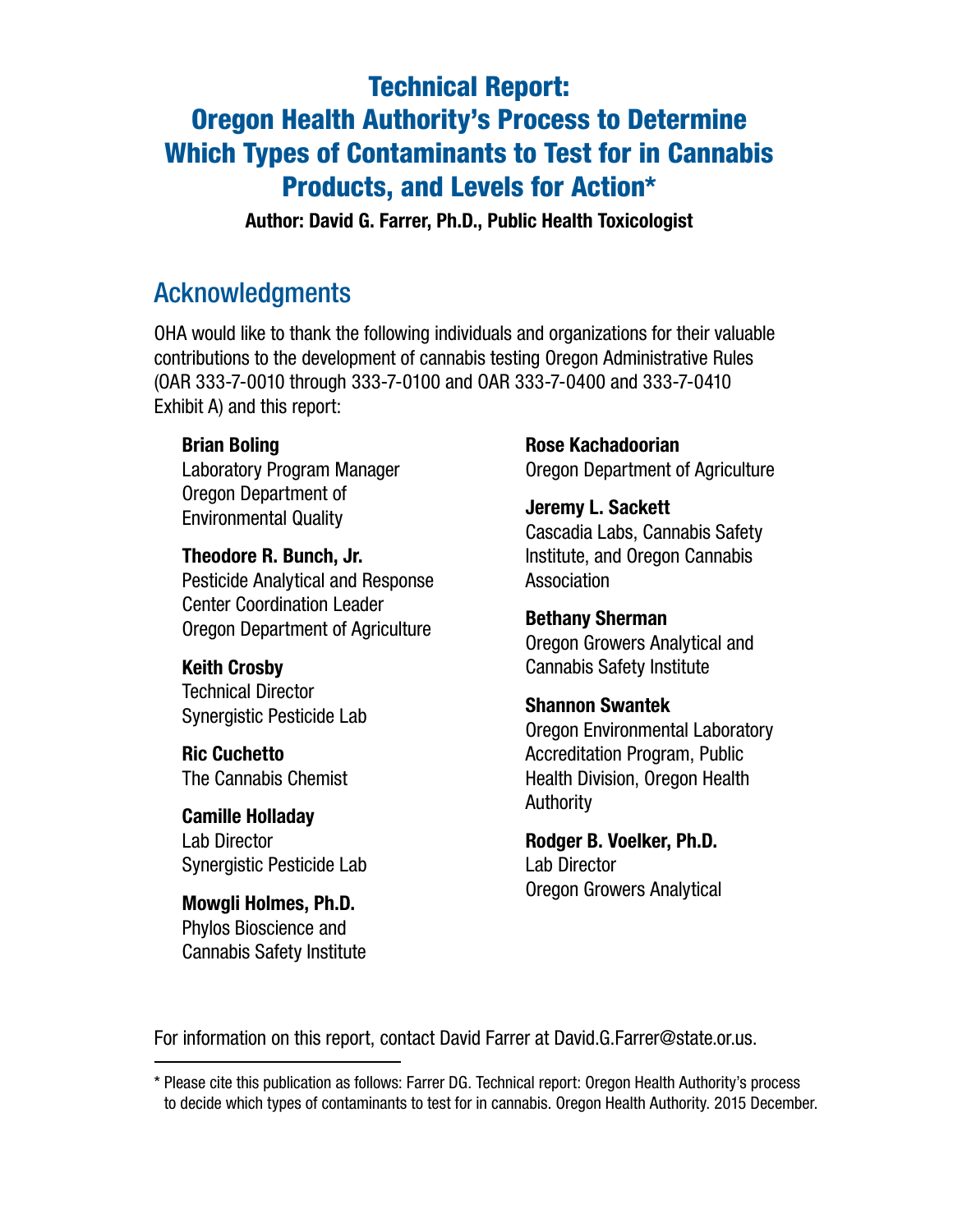## **TABLE OF CONTENTS**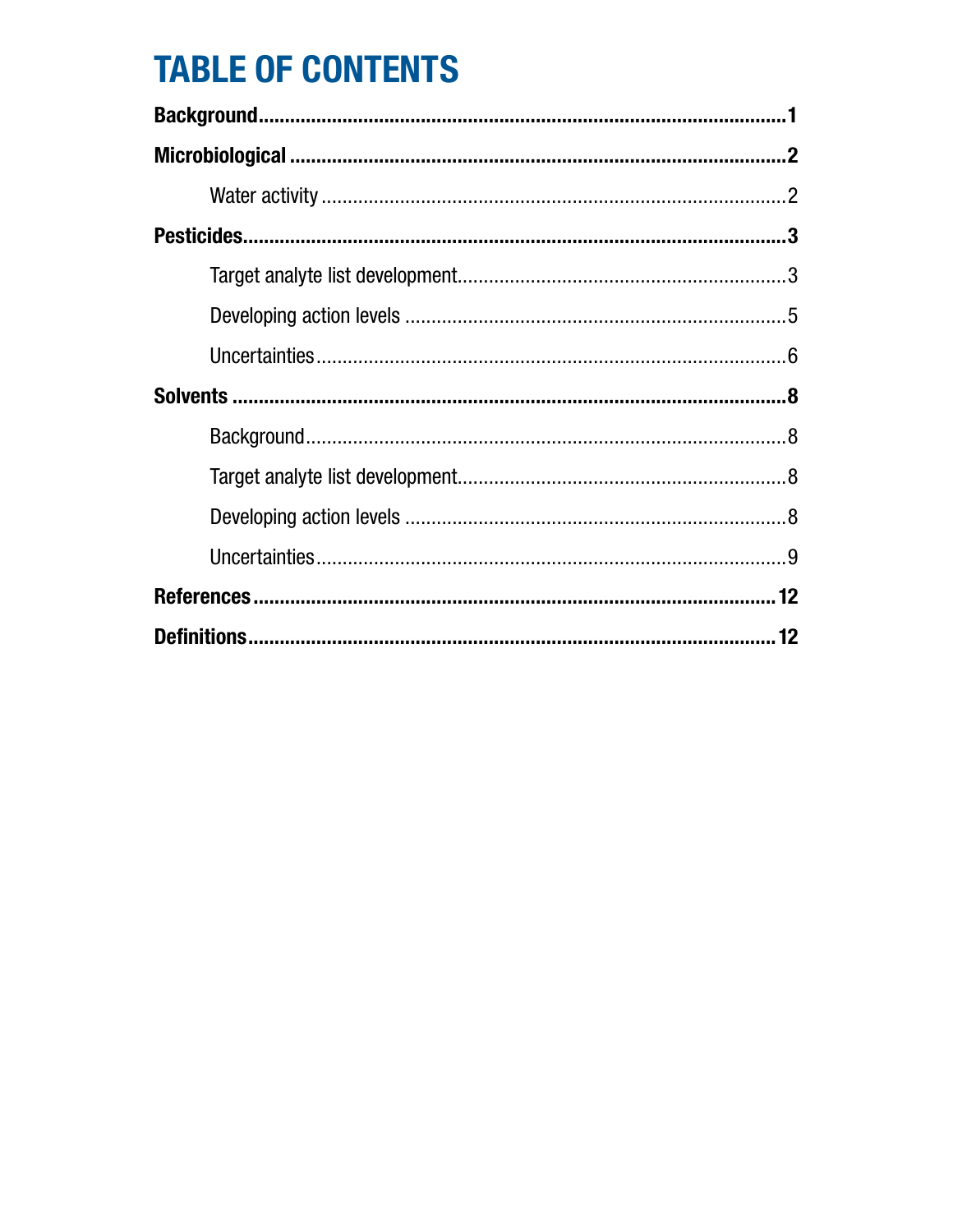## <span id="page-3-0"></span>BACKGROUND

This report describes the process the Oregon Health Authority (OHA) followed to establish the list of contaminants for cannabis testing. It also describes how OHA established an action level for each of these contaminants.

These lists and action levels have now been implemented in Oregon Administrative Rules (OAR 333-7-0010 through 333-7-0100 and OAR 333-7-0400 and 333-7-0410 Exhibit A).

This report documents the rationale and justifications for:

- The selection of target contaminants for testing; and
- Testing regimes for cannabis and cannabis-derived products.

The three major categories of contaminants targeted for testing include:

- Microbiological contaminants;
- Pesticides; and
- Solvents.

OHA is committed to evidence-based decision making when drafting and implementing OARs. As research into cannabis use and safety advances, the OARs related to cannabis testing and this report will be revised and updated to reflect the state of the science.

Not all types of cannabis products need testing for all three of these contaminant categories. Below is information on each of the three major categories of contaminants targeted for testing.

In developing the OARs and this document, OHA relied on the expertise of individuals from various organizations named in the "Acknowledgments" section. Their expertise ranged from pesticide use in Oregon, pesticide regulation in Oregon, analytical chemistry, laboratory accreditation, microbiology, cannabis processing and cannabis cultivation. They also represented a range of organizations including the Oregon Department of Agriculture, commercial analytical chemistry laboratories, state laboratories and state laboratory accreditation personnel. Throughout this document, this group will be referred to as the "Technical Expert Work Group" or the "work group."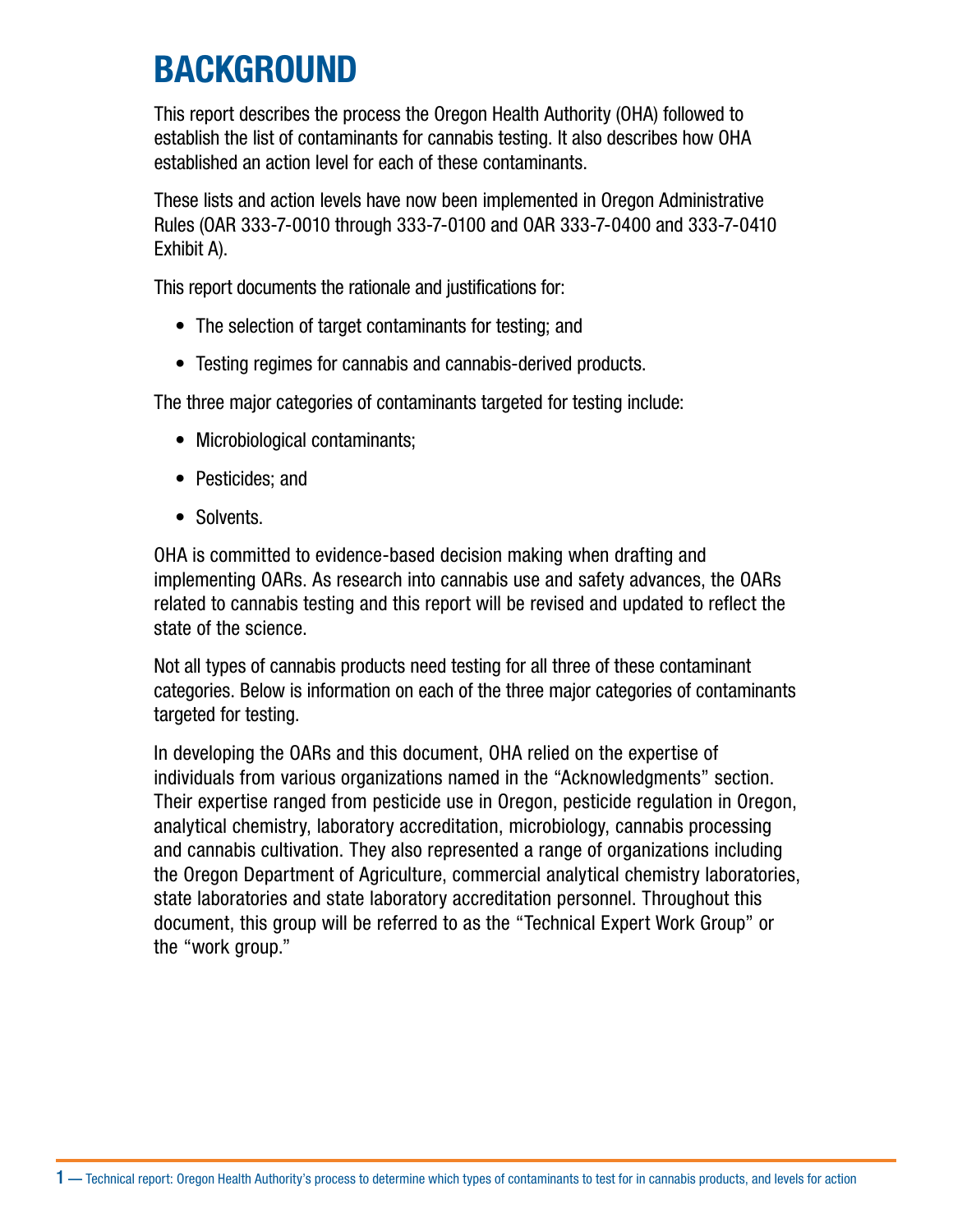## <span id="page-4-0"></span>MICROBIOLOGICAL

The Technical Expert Work Group recommended that cannabis products be tested for *E. coli* and *Salmonella.* The work group also advised that products not be allowed to go to market if any *Salmonella* is detected or if *E. coli* is detected at levels higher than 100 CFU/g. In general, bacteria cannot survive either the drying or heating processes that occur when cannabis is prepared for smoking. *Salmonella,* however, can survive when very little moisture is present, and it can easily infect humans. *E. coli* does not usually pose a significant health risk; however, its presence indicates poor sanitary conditions and that other fecal bacteria may be present. Testing for both organisms in cannabis products will, therefore, protect public health.

The only other *microbial* organisms of concern on cannabis are several species of *Aspergillus* mold. *Aspergillus* can cause respiratory infections in individuals who inhale it if they are severely immune-compromised. These individuals should avoid smoking cannabis. However, OHA Administrative Rules do not require testing for *Aspergillus;* the mold is so common in the environment that a person could pick it up many different ways. A positive test result would not mean the product is unsafe for most uses for most people. Therefore, the work group recommended that cannabis products intended for smoking and other inhalation uses include a warning about this risk for people with suppressed immune systems.

Some states have required testing of cannabis for *aflatoxins* produced by certain *Aspergillus* species. Oil-rich seeds must be present to produce these toxins on plants. Commercial cannabis does not contain these seeds. As a result, the Technical Expert Work Group recommends against such testing.

### Water activity

Water activity is a measure of how moist something is in units called " $A_{w}$ ". Most pathogenic microbial organisms cannot grow when water activity is less than  $A_{\mu}$  0.65. Testing for water activity and requiring water activity levels to fall below  $A_{w}$  0.65 will ensure the absence of microbial growth on cannabis products during storage and before sale.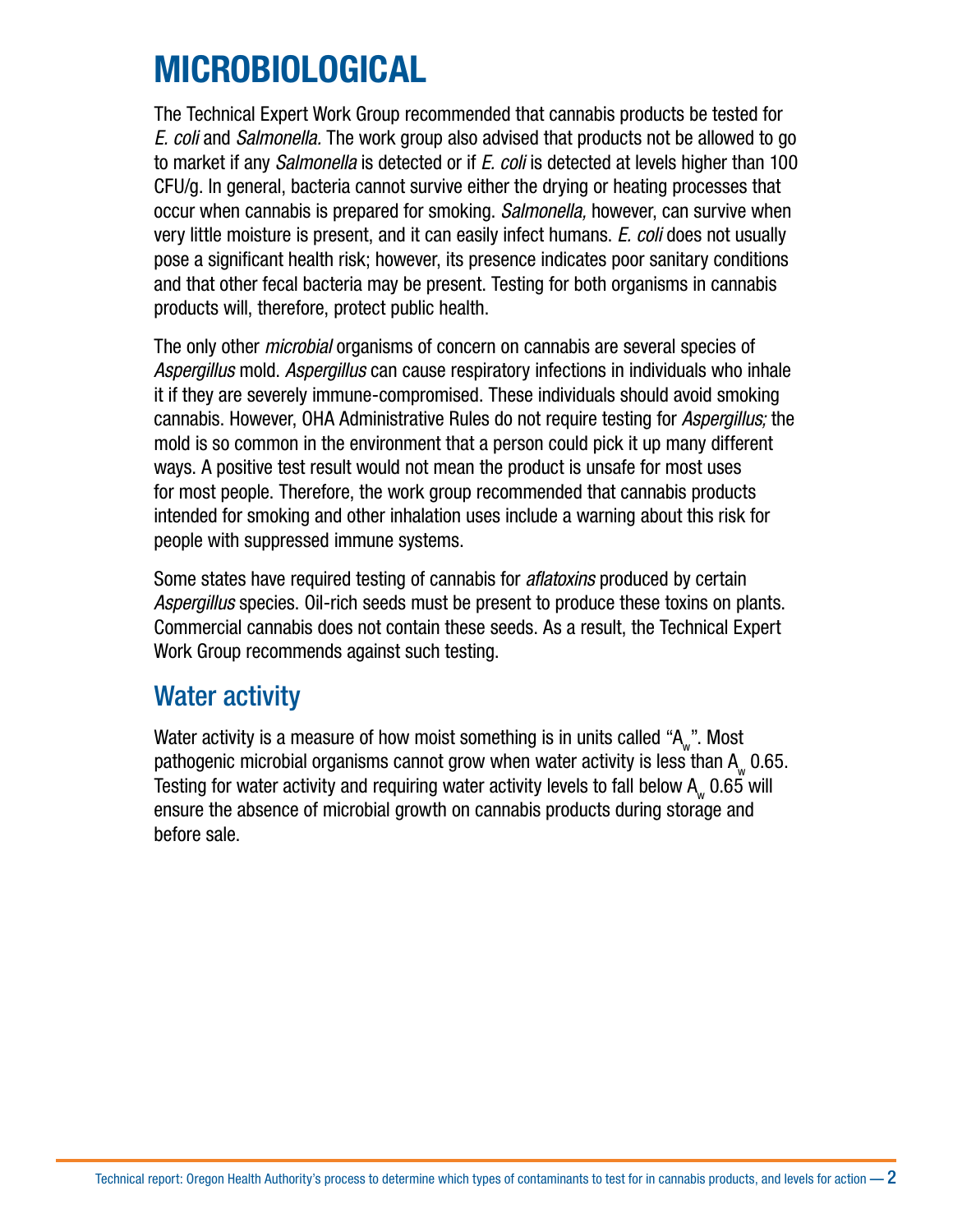## <span id="page-5-0"></span>PESTICIDES

### Target analyte list development

Work group members established three lists of *target analytes* related to pesticides. OHA compiled the three lists and filtered it by criteria agreed upon by the work group.

- Work group members created the first list as described in Appendix 1 of a white paper titled "Pesticide Use on Cannabis" published by the Cannabis Safety Institute in June 2015.(1) This list contained 123 active ingredients.
- The work group generated the second list by identifying compounds that overlapped between various other lists. This included the first list described above; Oregon, Nevada or Colorado regulations for medical or recreational marijuana; and other lists.
- The work group generated the third list based on integrated pest management guidance for several crops grown in the Pacific Northwest. It also included a search of the Pesticide Information Center Online (PICOL) database. Additionally, work group members made a list of the active ingredients in pesticide products available at a local hardware store. Once this information was compiled, work group members compared their master list to the first two lists described above and removed any redundancies.

OHA compiled these three submitted lists and removed duplicates. This resulted in a starting list of 188 pesticide analytes.

Table 1 describes the process by which the work group scored and filtered the compiled list of 188 pesticide analytes. First, they scored active ingredients based on general (human) toxicity, analytical capacity, detection frequency in cannabis samples in Oregon and general availability. All scoring parameters were reduced to a four-point scale (from zero to three). Then, OHA added scores across the parameters to get a composite score for each pesticide active ingredient.

An OHA toxicologist initially scored active ingredients for toxicity. An Oregon State University toxicologist and an Oregon Department of Agriculture (ODA) representative with some training in toxicology reviewed and approved the toxicity scoring. Three analytical laboratories participating in the work group independently scored analytical capacity and detection frequency in Oregon's cannabis.

OHA averaged these independently submitted scores and rounded averaged analytical capacity and detection frequency scores to the nearest whole number (0.5 was rounded to 1).

ODA scored general availability based on registration status and general knowledge of use patterns. Every pesticide product must be registered for specific uses with ODA. As a result, ODA has expert knowledge on which pesticides are used for which purposes in Oregon.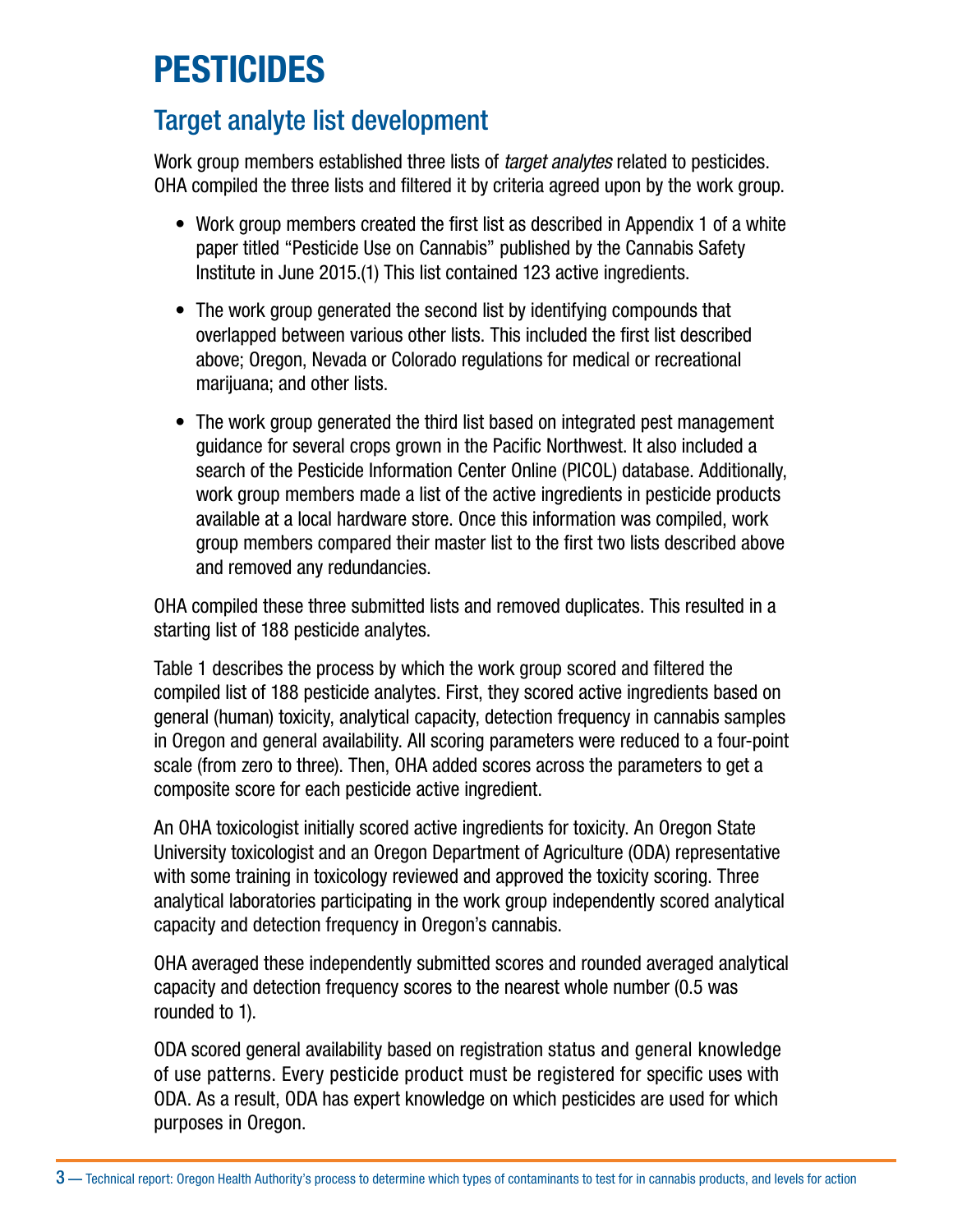### Table 1. Scoring process for each target pesticide analyte on OHA's compiled list

|                                                | Low $(0)$                                                                                                    | <b>Priority to keep on list</b>                                         | High $(3)$                                                                                                                                                    |                                                                                                                                                                                                                                                    |
|------------------------------------------------|--------------------------------------------------------------------------------------------------------------|-------------------------------------------------------------------------|---------------------------------------------------------------------------------------------------------------------------------------------------------------|----------------------------------------------------------------------------------------------------------------------------------------------------------------------------------------------------------------------------------------------------|
|                                                | $\bf{0}$                                                                                                     |                                                                         | $\overline{2}$                                                                                                                                                | 3                                                                                                                                                                                                                                                  |
| General<br>toxicity                            | No data                                                                                                      | Fungicides, plant<br>growth regulators                                  | Pyrethroid,<br>neonicotinoid, pyrazole<br>and pyrimidine, and<br>macrocyclic lactone<br>insecticides and<br><i>acaricides</i> and insect<br>growth regulators | Organophosphate,<br>organochlorinated and<br>carbamate insecticides.                                                                                                                                                                               |
| Analytical<br>capability                       | Not tested                                                                                                   | Expensive and/<br>or analytically<br>challenging to test<br>in cannabis | Some labs said<br>feasible, other labs said<br>not feasible                                                                                                   | Multi-instrument, "easy"<br>clean-up, all labs in<br>agreement                                                                                                                                                                                     |
| <b>Detection</b><br>frequency<br>(in cannabis) | <b>Tested but never</b><br>detected                                                                          | Not tested                                                              | Single detection                                                                                                                                              | <b>Multiple detections</b>                                                                                                                                                                                                                         |
| Availability                                   | Not available or ODA<br>experience suggested<br>this analyte would not<br>be used or detected<br>in cannabis | Restricted<br>use pesticide<br>registered for a<br>single crop or use   | Restricted use pesticide<br>registered for multiple<br>crops or uses                                                                                          | General use pesticide<br>(no license or other<br>certification needed<br>to purchase or use<br>products with this<br>active ingredient); ODA<br>knowledge that the<br>analyte is frequently used<br>illegally and likely to be<br>used on cannabis |

Once scoring was complete, OHA applied an extra point to the composite score for each analyte that scored 2 or higher for detection frequency in cannabis. Detection frequency indicates this pesticide active ingredient is already being used in Oregon's cannabis. As a result, OHA placed greater emphasis on detection frequency than on other parameters in cannabis. This weighting process ensured that composite scores would reflect this emphasis on pesticides known to be used in Oregon's cannabis.

Every analyte with a composite score of 8.5 or higher was retained on the final list. Analytes with composite scores below 8.5 were removed from the list. OHA selected 8.5 as the cutoff score because it was the highest score that captured all pesticide active ingredients that had ever been detected in cannabis in Oregon.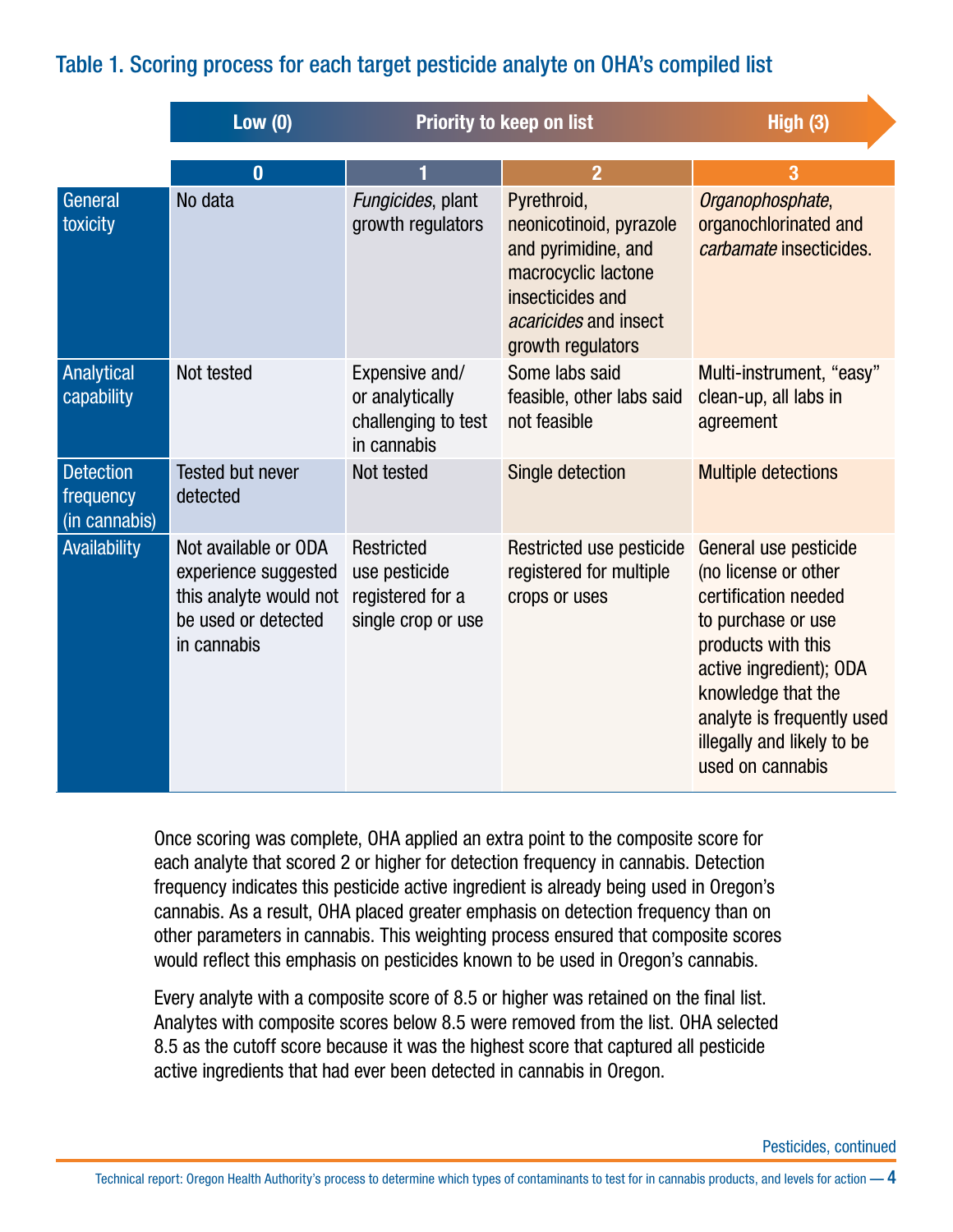<span id="page-7-0"></span>After filtering out all analytes with a score lower than 8.5, OHA addressed work group experts' special requests.

- First, ODA and analytical laboratory representatives recommended not including any *organochlorine* insecticides on the list. For the most part, these compounds have been banned for decades. Any *organochlorine* contamination would be at low levels due to historical uses in the area from decades ago as opposed to direct, recent application to cannabis. This request removed *chlordane* from the list of target analytes.
- Second, commercial analytical laboratory representatives recommended adding etoxazole, fenpyroximate, fludioxonil, methiocarb, methomyl, MGK-264, oxamyl, propiconazole, spinosad, spiromesifen, spirotetramat, thiacloprid and trifloxystrobin to the list of target analytes. This request was based on Technical Expert Work Group members' special knowledge of cannabis grower practices and potential for use of these compounds.
- Third, with two exceptions (piperonyl butoxide and pyrethrins) OHA removed analytes from the list that will be included in ODA's list of pesticides that may be allowed for use on cannabis. This step removed azadirachtin from the target analyte list for pesticides. Piperonyl butoxide and pyrethrins may be allowed for use on cannabis. However, they remain on the target analyte list because of potential for misuse. OHA counterparts in Colorado, where some marijuana has already been tested for pesticide residues, reported to OHA that they have found very high concentrations of piperonyl butoxide (up to 50 parts per million [ppm]) in *cannabinoid* concentrates. They also report that piperonyl butoxide and pyrethrins are typically used together.

The resulting target analyte list, shown as Table 2, includes 59 target analytes along with their action levels.

### Developing action levels

OHA set action levels for pesticide active ingredients based on presence/absence. Analytical chemistry laboratories can only certify the absence of an analyte down to each laboratory's limit of quantification (LOQ). Therefore, OHA set action levels based on presence/absence listed as a reasonable LOQ that accredited laboratories should be able to achieve.

Ideally, action levels would be based on human health and toxicity thresholds. However, health risk from pesticides results from a combination of:

- The inherent toxicity of the pesticide; and
- The level of exposure to the pesticide people have.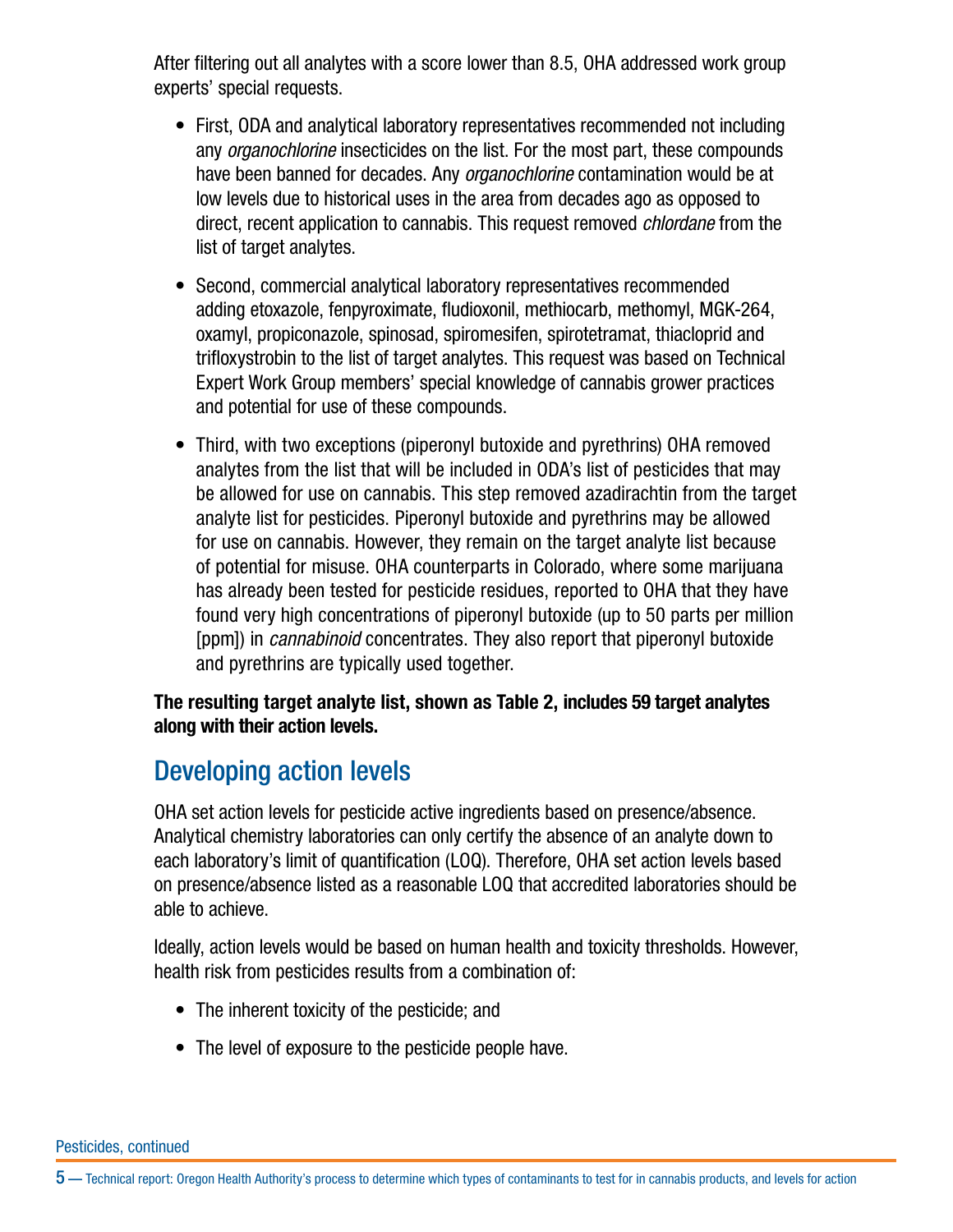<span id="page-8-0"></span>OHA has a lot of information about the inherent toxicity of pesticide active ingredients. However, OHA does not currently have enough information about exposure levels to pesticides from the various uses of contaminated cannabis products. Therefore, OHA could not base action levels on health risk and instead set them on LOQs; OHA based the criterion for pass/fail on whether or not an analyte is detected above the action level. Cannabis samples with pesticide active ingredients detected above the action level fail and the product must be destroyed.

To set action levels, OHA asked commercial analytical laboratories to submit their LOQs for each analyte on the target list in cannabis. Two labs submitted LOQs, while a third lab submitted limits of detection on the instrument types from published literature. For each instrument type, OHA multiplied the higher of the LOQs from the two laboratories by a factor of 2 to generate the action level. There were some analytes that no labs in Oregon had experience testing in cannabis, so there were no LOQs to submit. In those cases, OHA selected the highest action level from among analytes with the same published detection limits for the relevant analytical laboratory equipment.

Piperononyl butoxide and pyrethrins are on both OHA's target analyte list and ODA's list of pesticides that may be allowed on cannabis. OHA adopted Nevada's action levels for these analytes. Nevada's action level for piperonyl butoxide is based on its state laboratory's limit of quantification for this compound in the cannabis matrix. The Nevada lab's action level of 1 ppm for pyrethrins is based on the lowest federal food tolerance for pyrethrins in edible plant material. The Washington Department of Health is also adopting Nevada's action levels for these two compounds. OHA adopted Nevada's action levels primarily to be consistent with policies in neighboring states.

### **Uncertainties**

- Scoring system for pesticides No scoring system is perfect. Each category of scoring has areas of uncertainty where professional judgment was applied.
	- » Toxicity scoring The toxicity of pesticide active ingredients is highly variable within classes and dependent upon other compounds included in the final product formulation. No scoring system can perfectly condense the complexity of pesticide toxicology into a four-point ranking system. Some *fungicides* may, for instance, be more acutely toxic than some *organophosphate* pesticides. The work group did not have time or resources for an in-depth assessment of each active ingredient in all its formulations. Rather, compounds were ranked based on chemical class. This assumes that, generally, insecticides and *acaricides* are more toxic to mammals than *fungicides* and plant growth regulators. In addition, *organophosphate*, *organochlorine* and *carbamate* insecticides will generally be more toxic than other insecticide classes. OHA and OSU toxicologists agreed that this rough ranking system was adequate for the purpose of screening and prioritizing active ingredients for inclusion in the target analyte list.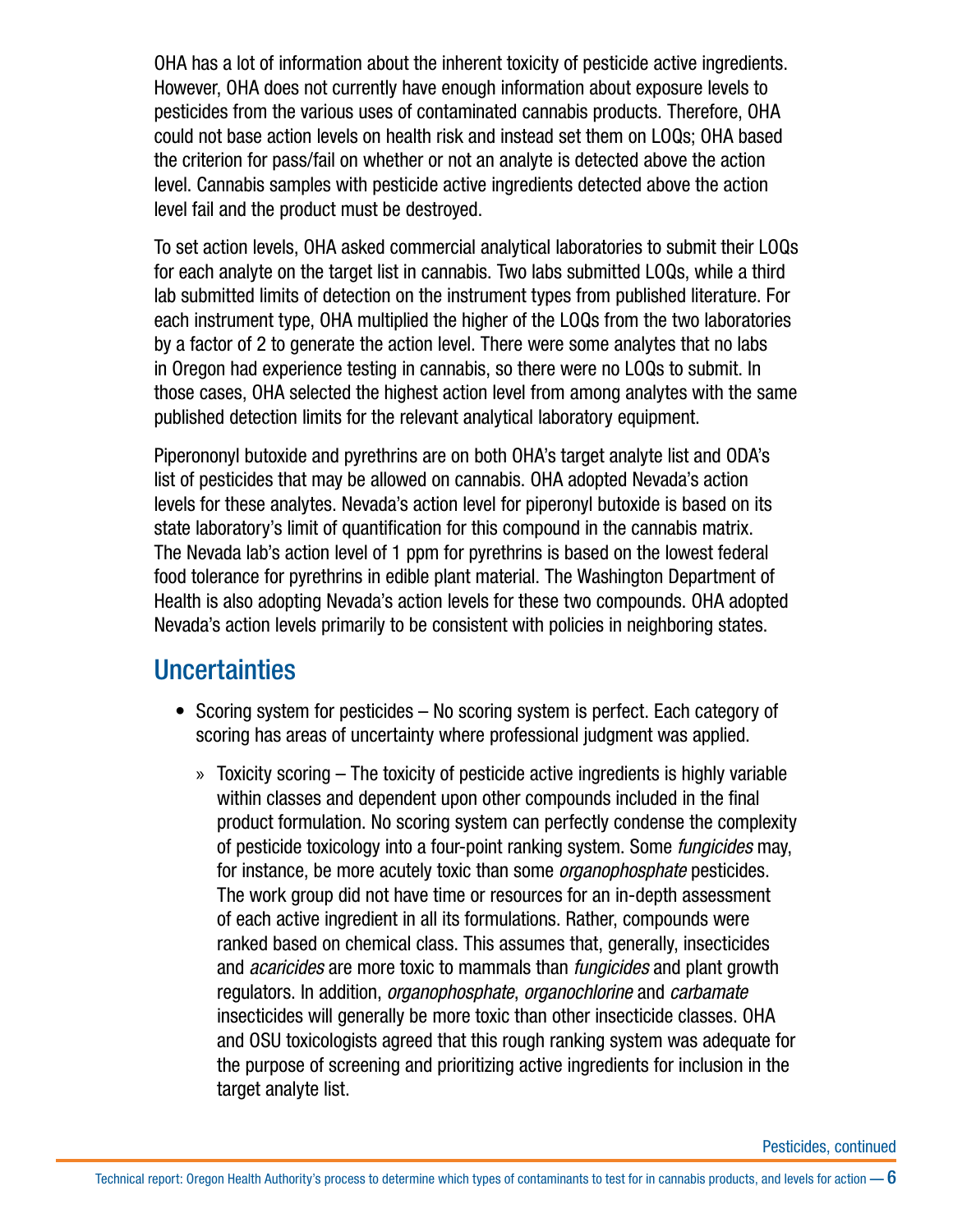- » Analytical capacity This scoring relied heavily on the professional judgment and experience of the analytical chemists on the work group. This parameter was difficult to score because ease of analysis is highly dependent on the type of equipment used and extraction methods necessary for that instrument. Chemists on the work group tried to remain objective regarding the type of equipment used.
- » Detection frequency This was the most straightforward parameter to score. Laboratory representatives in the work group reported whether they had or had not detected or tested for each contaminant in cannabis samples.
- » Availability This parameter had less uncertainty than other scoring categories. It was generally based on registration status augmented with ODA's knowledge of which pesticides are commonly used illegally and likely used on cannabis.
- Action levels
	- » Because cannabis recently became legal in three states, scant research exists on exposure to establish toxicity-based tolerances for pesticide residues in cannabis products. The variety of uses and exposure routes is too great. There is also not enough information about the *pyrolysis* products of target pesticides relevant to cannabis products when smoked.
	- » Some analytes in cannabis have not been tested in cannabis by any Oregon analytical laboratory. For these analytes, OHA used *surrogate analytes* with similar published detection limits. This is not ideal, but represents the best available estimate at this time. Administrative Rules requiring that labs submit their LOQs along with sample results will allow OHA to update action levels in Administrative Rule based on data as appropriate in the future.

7 — Technical report: Oregon Health Authority's process to determine which types of contaminants to test for in cannabis products, and levels for action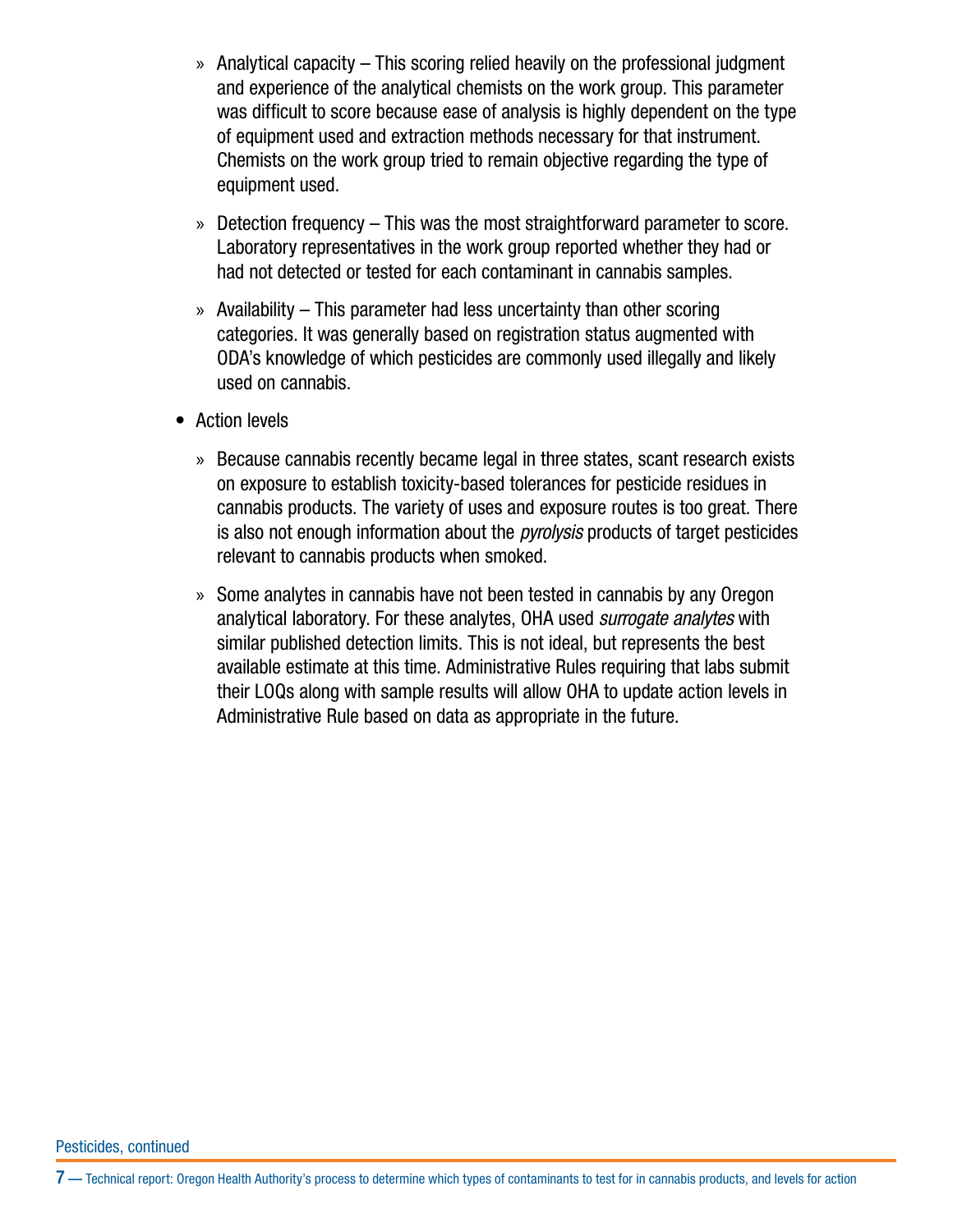### Table 2. Pesticide analytes and their action levels

|                          | <b>Chemical Abstract</b> | <b>Action</b><br>level ppm | Analyte                 | <b>Chemical Abstract</b> | <b>Action</b><br>level ppm |
|--------------------------|--------------------------|----------------------------|-------------------------|--------------------------|----------------------------|
| Analyte                  | <b>Services (CAS)</b>    |                            |                         | <b>Services (CAS)</b>    |                            |
|                          | <b>Registry number</b>   |                            |                         | <b>Registry number</b>   |                            |
| Abamectin                | 71751-41-2               | 0.5                        | <b>Imazalil</b>         | 35554-44-0               | 0.2                        |
| Acephate                 | 30560-19-1               | 0.4                        | Imidacloprid            | 138261-41-3              | 0.4                        |
| <b>Acequinocyl</b>       | 57960-19-7               | $\overline{2}$             | Kresoxim-methyl         | 143390-89-0              | 0.4                        |
| Acetamiprid              | 135410-20-7              | 0.2                        | <b>Malathion</b>        | $121 - 75 - 5$           | 0.2                        |
| <b>Aldicarb</b>          | 116-06-3                 | 0.4                        | Metalaxyl               | 57837-19-1               | 0.2                        |
| Azoxystrobin             | 131860-33-8              | 0.2                        | <b>Methiocarb</b>       | 2032-65-7                | 0.2                        |
| <b>Bifenazate</b>        | 149877-41-8              | 0.2                        | Methomyl                | 16752-77-5               | 0.4                        |
| <b>Bifenthrin</b>        | 82657-04-3               | 0.2                        | <b>Methyl parathion</b> | $298 - 00 - 0$           | 0.2                        |
| <b>Boscalid</b>          | 188425-85-6              | 0.4                        | <b>MGK-264</b>          | $113 - 48 - 4$           | 0.2                        |
| Carbaryl                 | $63 - 25 - 2$            | 0.2                        | Myclobutanil            | 88671-89-0               | 0.2                        |
| Carbofuran               | 1563-66-2                | 0.2                        | <b>Naled</b>            | $300 - 76 - 5$           | 0.5                        |
| Chlorantraniliprole      | 500008-45-7              | 0.2                        | <b>Oxamyl</b>           | 23135-22-0               |                            |
| Chlorfenapyr             | 122453-73-0              | 1                          | Paclobutrazol           | 76738-62-0               | 0.4                        |
| <b>Chlorpyrifos</b>      | 2921-88-2                | 0.2                        | Permethrins*            | 52645-53-1               | 0.2                        |
| Clofentezine             | 74115-24-5               | 0.2                        | Phosmet                 | $732 - 11 - 6$           | 0.2                        |
| Cyfluthrin               | 68359-37-5               | 1                          | Piperonyl_butoxide      | $51 - 03 - 6$            | $\overline{2}$             |
| Cypermethrin             | 52315-07-8               | 1                          | Prallethrin             | 23031-36-9               | 0.2                        |
| <b>Daminozide</b>        | 1596-84-5                | 1                          | Propiconazole           | 60207-90-1               | 0.4                        |
| <b>DDVP</b> (Dichlorvos) | 62-73-7                  | 0.1                        | Propoxur                | $114 - 26 - 1$           | 0.2                        |
| <b>Diazinon</b>          | $333 - 41 - 5$           | 0.2                        | Pyrethrins†             | 8003-34-7                | 1                          |
| <b>Dimethoate</b>        | $60 - 51 - 5$            | 0.2                        | Pyridaben               | 96489-71-3               | 0.2                        |
| <b>Ethoprophos</b>       | 13194-48-4               | 0.2                        | Spinosad                | 168316-95-8              | 0.2                        |
| Etofenprox               | 80844-07-1               | 0.4                        | Spiromesifen            | 283594-90-1              | 0.2                        |
| <b>Etoxazole</b>         | 153233-91-1              | 0.2                        | Spirotetramat           | 203313-25-1              | 0.2                        |
| Fenoxycarb               | 72490-01-8               | 0.2                        | Spiroxamine             | 118134-30-8              | 0.4                        |
| Fenpyroximate            | 134098-61-6              | 0.4                        | Tebuconazole            | 80443-41-0               | 0.4                        |
| <b>Fipronil</b>          | 120068-37-3              | 0.4                        | <b>Thiacloprid</b>      | 111988-49-9              | 0.2                        |
| Flonicamid               | 158062-67-0              | 1                          | Thiamethoxam            | 153719-23-4              | 0.2                        |
| Fludioxonil              | 131341-86-1              | 0.4                        | Trifloxystrobin         | 141517-21-7              | 0.2                        |
| Hexythiazox              | 78587-05-0               | 1                          |                         |                          |                            |

\* Permethrins should be measured as cumulative residue of cis- and trans-permethrin isomers (CAS numbers 54774-45-7 and 51877-74-8).

† Pyrethrins should be measured as the cumulative residues of pyrethrin 1, cinerin 1 and jasmolin 1 (CAS numbers 121-21-1, 25402-06-6, and 4466-14-2 respectively).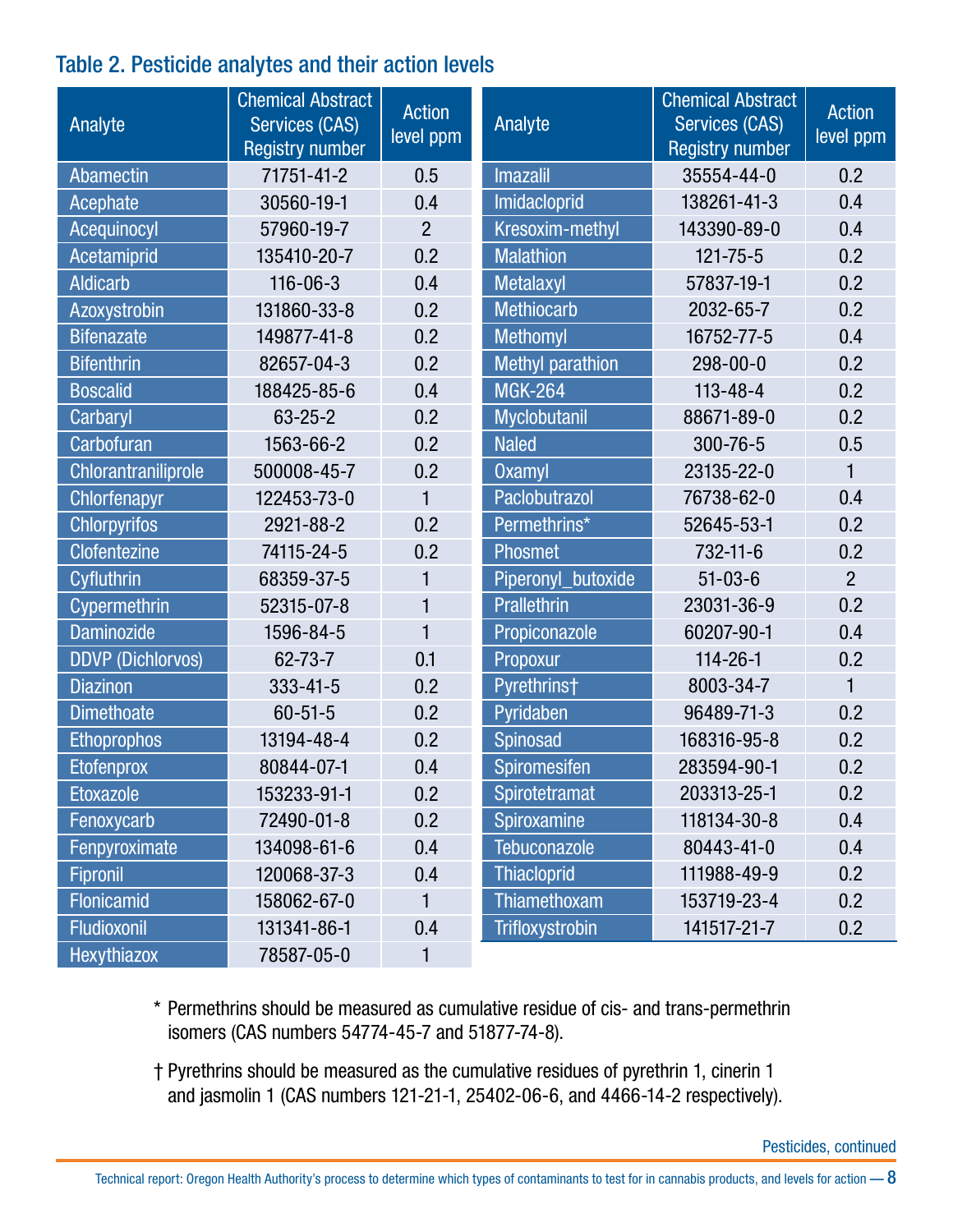## <span id="page-11-0"></span>**SOLVENTS**

### **Background**

Some producers of cannabis products use solvents to extract and/or concentrate the active ingredients from cannabis. Similar processes are also used to produce other pharmaceutical products. The Oregon Health Authority (OHA) adopted a list of target solvent analytes to be applied to cannabis extracts and concentrates (Table 3). The purpose of testing for these solvents and common solvent contaminants is to ensure that these compounds, if present, do not exceed levels that would be expected to harm cannabis users' health.

### Target analyte list development

A work group member representing a laboratory that does testing for residual solvents in other pharmaceuticals created the list that OHA adopted. This work group member is also familiar with common extraction and concentration techniques and solvents used in Oregon's cannabis industry.

### Developing action levels

The action levels are based on the "International Conference on Harmonization of Technical Requirements for Registration of Pharmaceuticals for Human Use, ICH Harmonized Tripartite Guideline, Impurities: Guideline for Residual Solvents Q3C(R5)" (ICH Q3C).(2) The only solvents commonly used in the cannabis industry for which no action levels have been established are *butane, propane, 2-methylbutane, methylpropane, 2,2-dimethylbutane, 2,3-dimethylbutane, 2-methylpentane and 3-methylpentane.* 

Butane, propane, 2-methylbutane and methylpropane are short-chain alkanes similar to pentane. Pentane falls into a class of solvents designated as class 3 by ICH Q3C. Class 3 solvents are less toxic and default to a health-based action level of 5,000 ppm residual. Because of the similarities to pentane, OHA assigned action levels of 5,000 ppm for butane, propane, 2-methylbutane and methylpropane.

OHA assigned *n-hexane's* action level of 290 ppm as the action level for 2,2-dimethylbutane, 2,3-dimethylbutane, 2-methylpentane and 3-methylpentane because they are *isomers* of *n-hexane*.

The health-based action levels in the ICH Q3C are based on the toxicity of the individual solvent and on the magnitude of exposure likely to occur from consuming 10 grams of the pharmaceutical. Ten grams is a health-protective assumption. It is unlikely that anyone would consume more than 10 grams of cannabis extract or concentrate in a single day.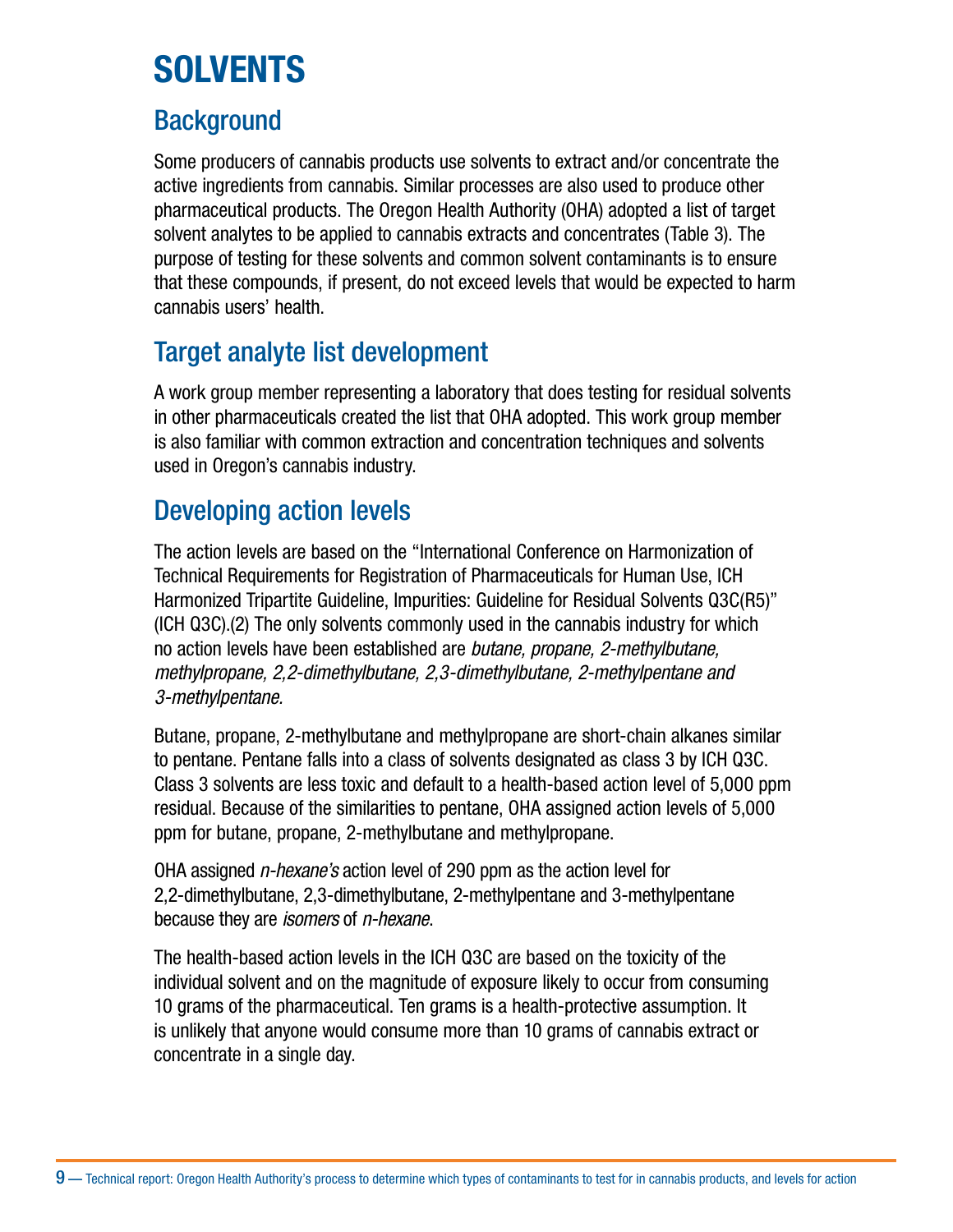### <span id="page-12-0"></span>**Uncertainties**

- Action levels
	- » No health-based solvent residual limits have been established specifically for cannabis extract or concentrate products. However, practices around pharmaceutical production and limits provide a reasonable model. This especially pertains to the oral consumption of cannabis products.
	- » We are uncertain whether the selected action levels for solvents in cannabis products sufficiently protect persons who smoke cannabis. However, the ICH Q3C does assume 100% absorption by any exposure route. This covers inhalation, which is how some pharmaceuticals are administered.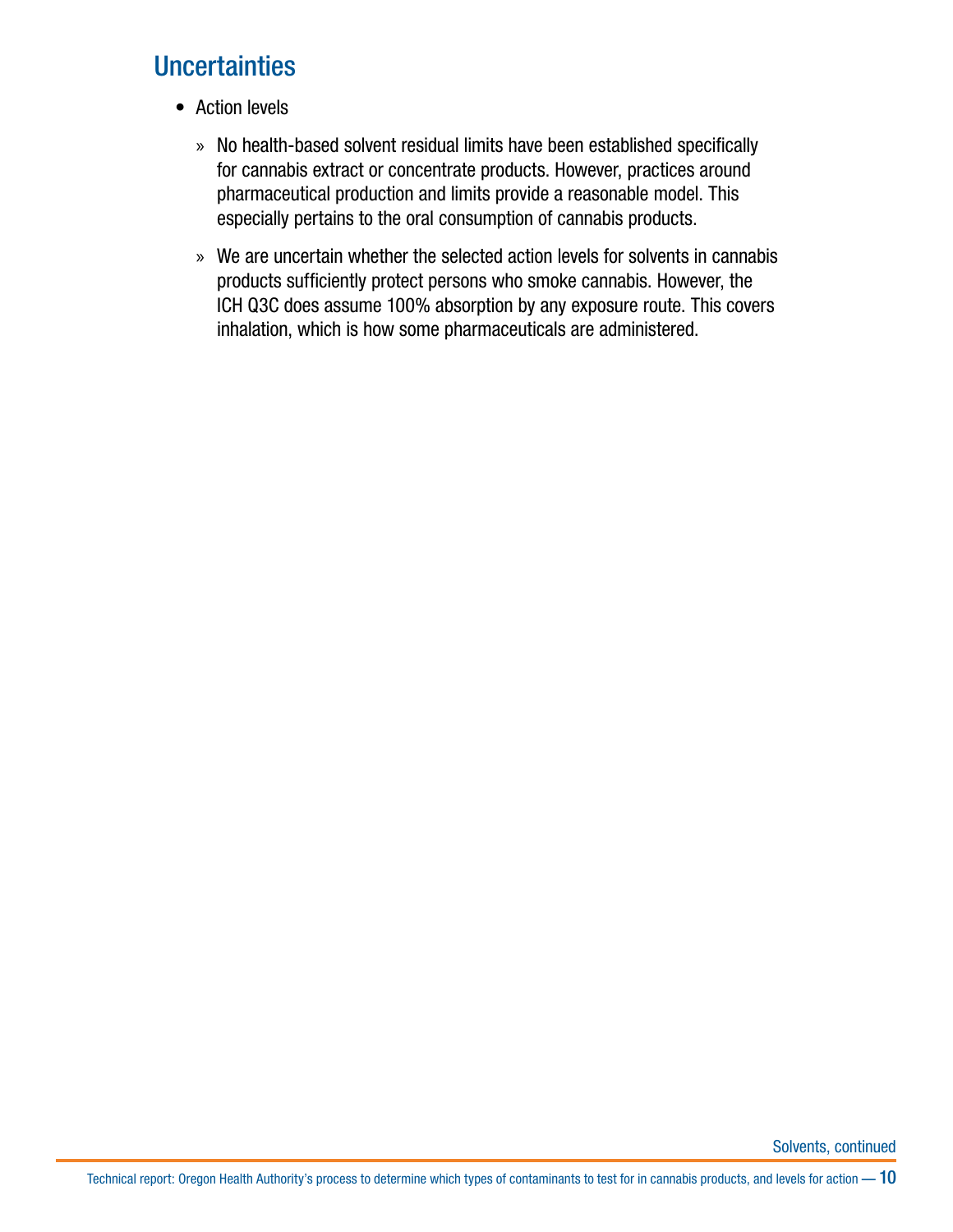### Table 3. List of solvents and their action levels

|                        | <b>Chemical Abstract</b> | <b>Action</b>  |                          | <b>Chemical Abstract</b> | <b>Action</b>  |
|------------------------|--------------------------|----------------|--------------------------|--------------------------|----------------|
| <b>Solvent</b>         | <b>Services (CAS)</b>    | level          | <b>Solvent</b>           | <b>Services (CAS)</b>    | level          |
|                        | <b>Registry number</b>   | $(\mu g/g)$    |                          | <b>Registry number</b>   | $(\mu g/g)$    |
| 1,2-Dimethoxyethane    | $110 - 71 - 4$           | 100            | <b>Ethanol</b>           | 64-17-5                  | 5000           |
| 1,4-Dioxane            | 123-91-1                 | 380            | <b>Ethyl acetate</b>     | 141-78-6                 | 5000           |
| 1-Butanol              | $71 - 36 - 3$            | 5000           | Ethylbenzene             | $100 - 41 - 4$           | See            |
| 1-Pentanol             | $71 - 41 - 0$            | 5000           |                          |                          | <b>Xylenes</b> |
| 1-Propanol             | $71 - 23 - 8$            | 5000           | <b>Ethyl ether</b>       | 60-29-7                  | 5000           |
| 2-Butanol              | 78-92-2                  | 5000           | Ethylene glycol          | $107 - 21 - 1$           | 620            |
| 2-Butanone             | 78-93-3                  | 5000           | <b>Ethylene Oxide</b>    | $75 - 21 - 8$            | 50             |
| 2-Ethoxyethanol        | $110 - 80 - 5$           | 160            | Heptane                  | 142-82-5                 | 5000           |
| 2-methylbutane         | 78-78-4                  | 5000*          | n-Hexane                 | $110 - 54 - 3$           | 290            |
| 2-Propanol (IPA)       | 67-63-0                  | 5000           | <b>Isopropyl</b> acetate | $108 - 21 - 4$           | 5000           |
| <b>Acetone</b>         | 67-64-1                  | 5000           | <b>Methanol</b>          | $67 - 56 - 1$            | 3000           |
| <b>Acetonitrile</b>    | $75 - 05 - 8$            | 410            | Methylpropane            | $75 - 28 - 5$            | 5000*          |
| <b>Benzene</b>         | $71 - 43 - 2$            | $\overline{2}$ | 2-Methylpentane          | $107 - 83 - 5$           | 290+           |
| <b>Butane</b>          | 106-97-8                 | 5000*          | 3-Methylpentane          | $96 - 14 - 0$            | 290+           |
| <b>Cumene</b>          | $98 - 82 - 8$            | 70             | $N.N-$                   | $127 - 19 - 5$           | 1090           |
| Cyclohexane            | $110 - 82 - 7$           | 3880           | dimethylacetamide        |                          |                |
| <b>Dichloromethane</b> | 75-09-2                  | 600            | $N, N-$                  | 68-12-2                  | 880            |
| 2,2-dimethylbutane     | $75 - 83 - 2$            | 290†           | dimethylfromamide        |                          |                |
| 2,3-dimethylbutane     | 79-29-8                  | 290†           | Pentane                  | $109 - 66 - 0$           | 5000           |
| 1,2-dimethylbenzene    | $95 - 47 - 6$            | See            | Propane                  | 74-98-6                  | 5000*          |
|                        |                          | <b>Xylenes</b> | Pyridine                 | $110 - 86 - 1$           | 200            |
| 1,3-dimethylbenzene    | $108 - 38 - 3$           | See            | <b>Sulfolane</b>         | $126 - 33 - 0$           | 160            |
|                        |                          | <b>Xylenes</b> | <b>Tetrahydrofuran</b>   | 109-99-9                 | 720            |
| 1,4-dimethylbenzene    | $106 - 42 - 3$           | See            | <b>Toluene</b>           | 108-88-3                 | 890            |
|                        |                          | <b>Xylenes</b> | Xylenes <sup>‡</sup>     | 1330-20-7                | 2170           |
| Dimethyl sulfoxide     | 67-68-5                  | 5000           |                          |                          |                |

- \* Limit based on similarity to pentane.
- † Limit based on similarity with n-hexane.
- ‡ Combination of: 1,2-dimethylbenzene, 1,3-dimethylbenzene, 1,4-dimethylbenzene, and ethyl benzene.

Solvents, continued

11 — Technical report: Oregon Health Authority's process to determine which types of contaminants to test for in cannabis products, and levels for action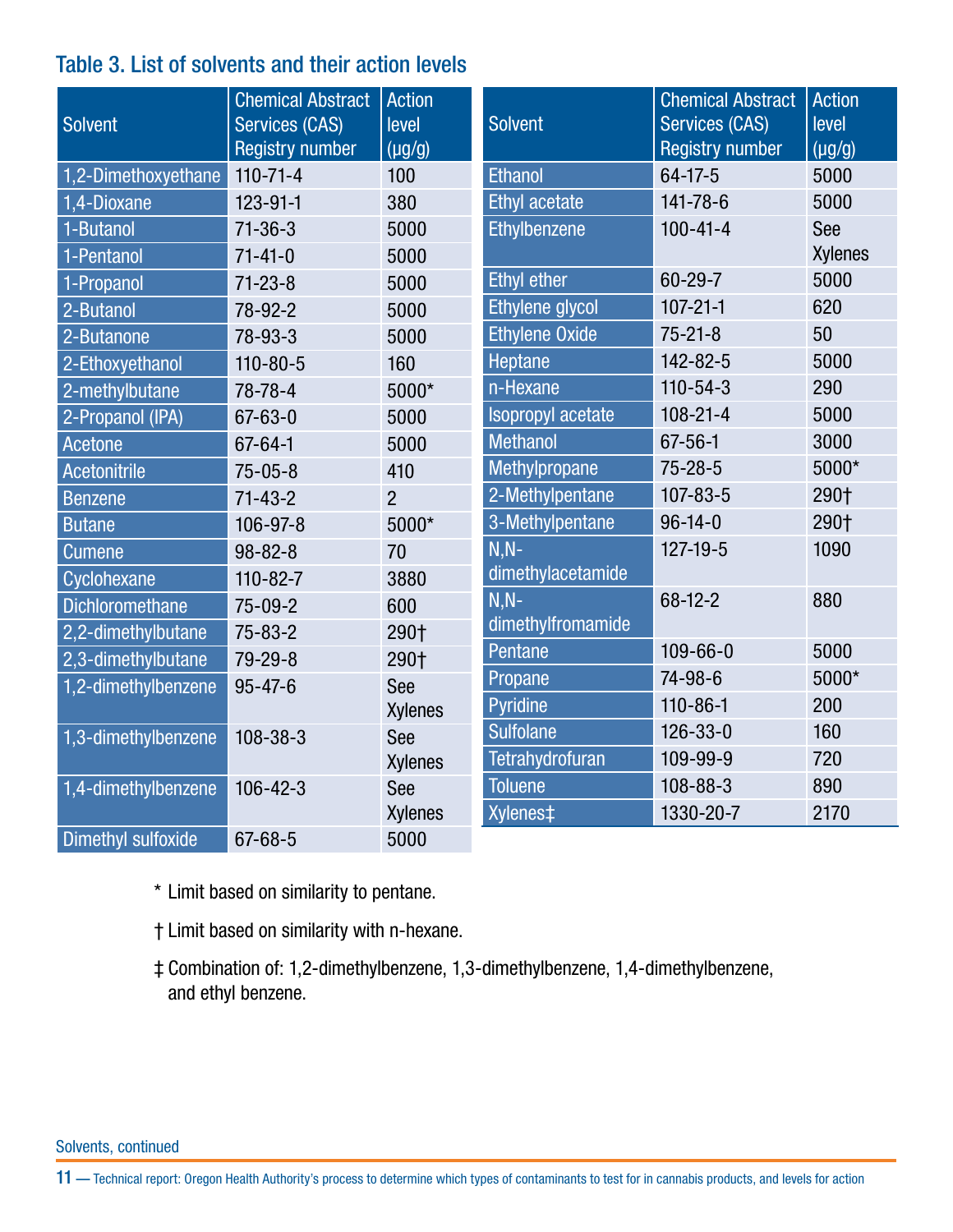## <span id="page-14-0"></span>**REFERENCES**

- 1. Voelker R, Holmes M. *Pesticide use on cannabis.* Cannabis Safety Institute. 2015 June. Available at [http://cannabissafetyinstitute.org/wp-content/uploads/2015/06/](http://cannabissafetyinstitute.org/wp-content/uploads/2015/06/CSI-Pesticides-White-Paper.pdf) [CSI-Pesticides-White-Paper.pdf.](http://cannabissafetyinstitute.org/wp-content/uploads/2015/06/CSI-Pesticides-White-Paper.pdf)
- 2. International Council for Harmonisation. European Medicines Agency. *ICH Guideline* Q3C (R5) on impurities: Guideline for residual solvents. 2015 September. Available at [www.ema.europa.eu/docs/en\\_GB/document\\_library/Scientific\\_](www.ema.europa.eu/docs/en_GB/document_library/Scientific_guideline/2011/03/WC500104258.pdf) [guideline/2011/03/WC500104258.pdf](www.ema.europa.eu/docs/en_GB/document_library/Scientific_guideline/2011/03/WC500104258.pdf).

## **DEFINITIONS**

Unless otherwise noted, definitions were provided by the author.

### *acaricides*:

Pesticides that kill members of the arachnid subclass acari, which includes ticks and mites.

### action level:

The level of a contaminant (pesticide or solvent) that, if found in a cannabis product, triggers agency action to prohibit that cannabis product from being sold.

### aflatoxins:

A group of chemically similar fungal metabolites produced by certain strains of molds in the genus *Aspergillus*. They are a subset of the larger class of fungal metabolic toxins known as mycotoxins.

analyte (from http://dictionary.reference.com/browse/analyte): A substance or chemical component that is undergoing analysis.

*Aspergillus* (from "American Heritage Dictionary"): Any of various fungi of the genus *Aspergillus*, which includes many common molds.

Aw: See "Water activity" definition.

### cannabinoid:

A class of chemicals, unique to cannabis (marijuana), derived from cannabigerolic acid and known to interact with cannabinoid receptors.

### carbamate:

A class of pesticides derived from carbamic acid that inhibits the acetylcholine esterase enzyme in the target species.

### CFU/g:

Colony forming units per gram. Refers to a measure of the amount of living bacteria per given amount (1 gram) of a sample.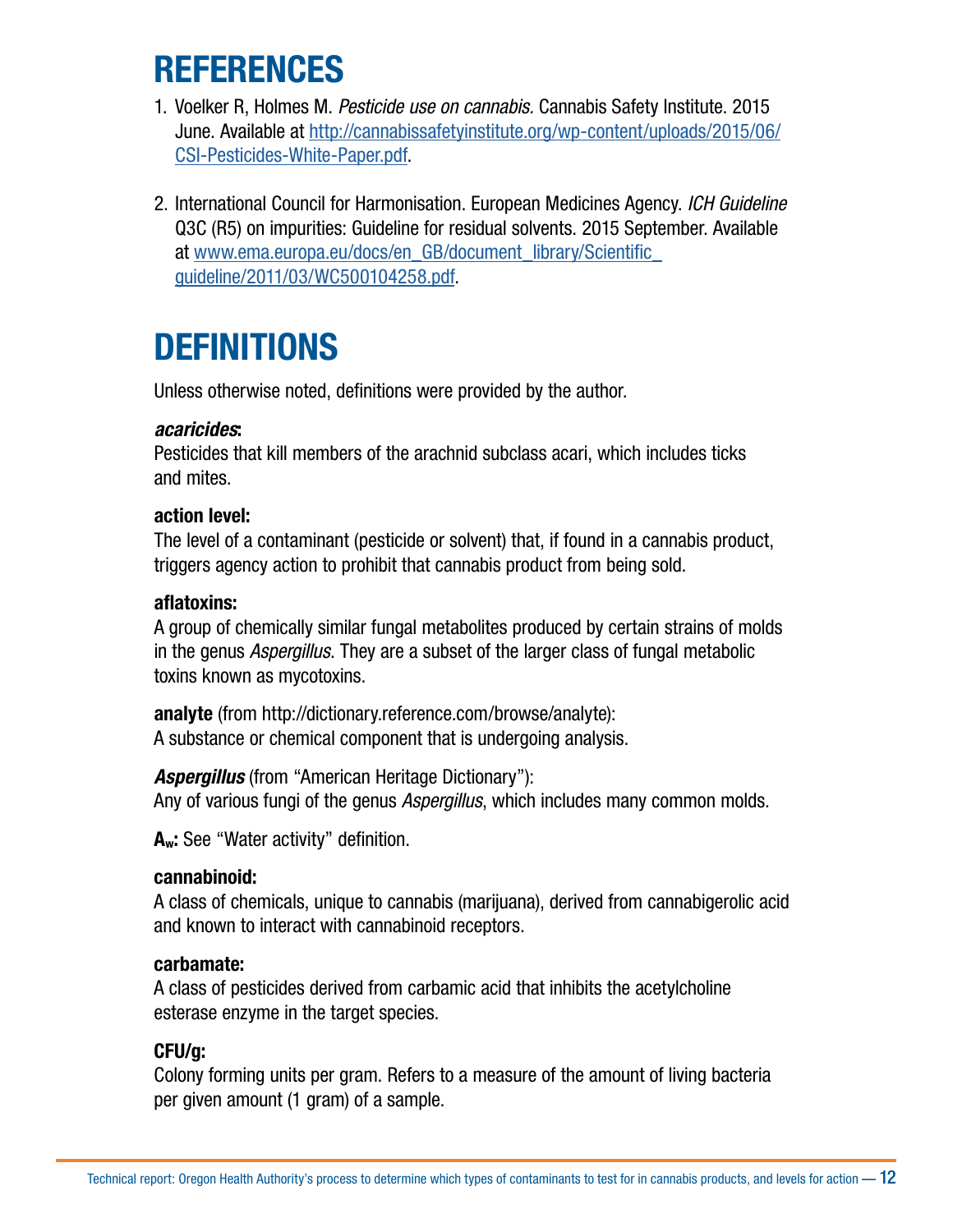### *E. coli (Escherichia coli):*

A species of bacteria found in large quantities in the human digestive tract. Presence of *E. Coli* can indicate fecal contamination.

### fungicide:

A chemical pesticide designed to kill or prevent the growth of fungus.

#### isomer:

A molecule with the same chemical formula as another molecule, but with a different chemical structure.

### limit of quantification (from www.ncbi.nlm.nih.gov):

The lowest concentration at which the analyte can not only be reliably detected but at which some predefined goals for bias and imprecision are met.

microbial (from "Stedman's Medical Dictionary"): Relating to any minute organism.

microbiological (from "Stedman's Medical Dictionary"): Concerned with microorganisms, including fungi, protozoa, bacteria and viruses.

*organochlorine* (from "American Heritage Dictionary" with modifications): Any of various hydrocarbon (containing carbon and hydrogen) pesticides, such as DDT, that contain chlorine as the dominant functional group.

### *organophosphate*:

Any of several organic chemicals that contain an *organophosphate* or organothiophosphate ester as the primary functional group, some of which are used as fertilizers and pesticides. For more information on ester, go to www.merriam-webster. com/dictionary/ester.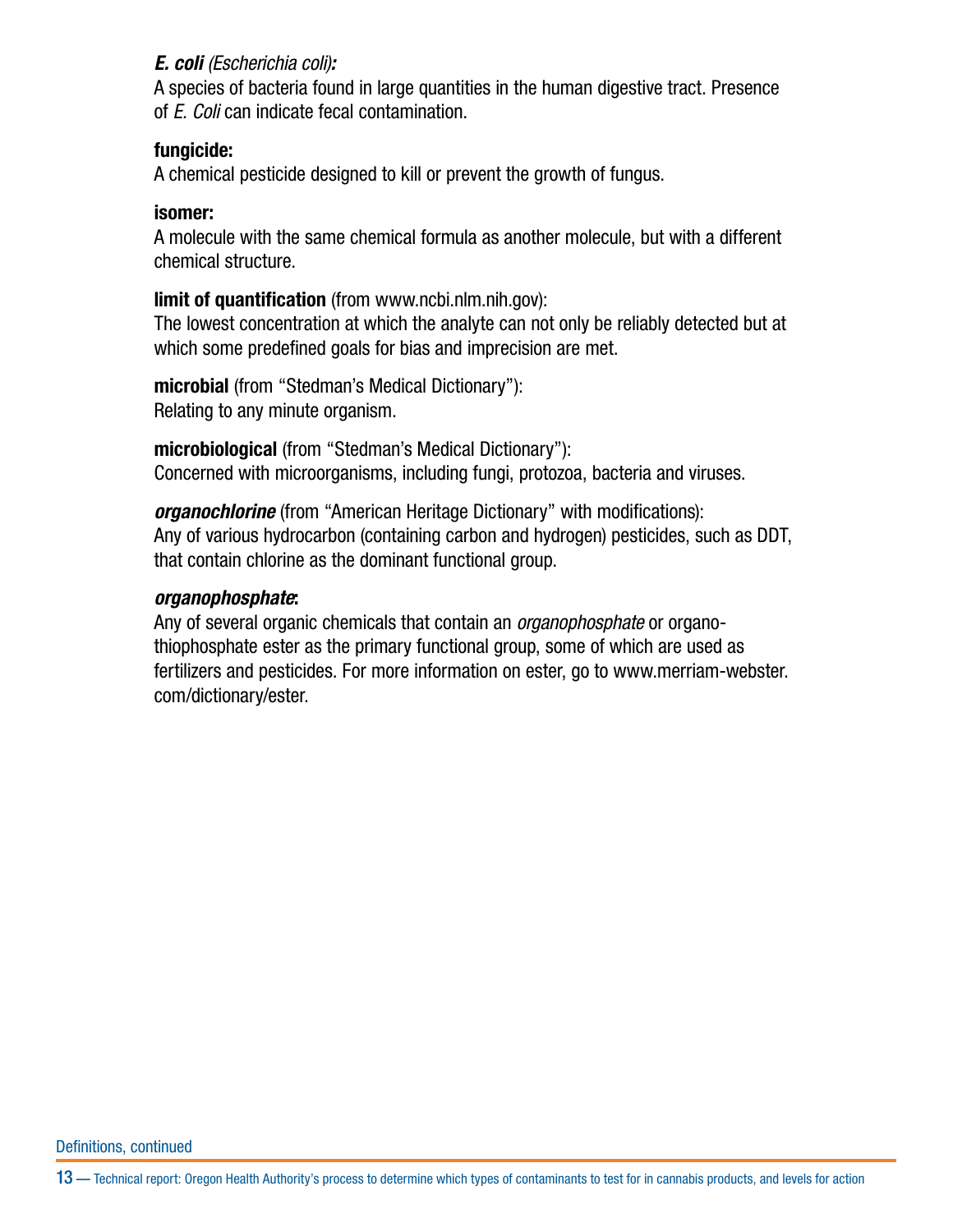*pyrolysis* (from "American Heritage Dictionary"): Decomposition or transformation of a compound caused by fire.

#### *Salmonella:*

A species of bacteria that causes illness in humans.

#### solvent:

A substance that can dissolve another substance, or in which another substance is dissolved, forming a solution. For example, water can be used as a solvent to dissolve salt. In chemistry, various solvents are used to extract a chemical of interest from the substance in which it is naturally found. In the case of cannabis, some processors use solvents to dissolve THC (the active ingredient in marijuana) so it can be extracted or separated from the cannabis plant.

#### surrogate analyte:

Surrogates are compounds similar in chemical composition to the analytes of interest and spiked into environmental samples prior to preparation and analysis. They are used to evaluate extraction efficiency and matrix interference on a sample-specific basis. In some settings a surrogate analyte that is easy to measure may be used as a substitute to estimate the concentration or presence of another analyte that is difficult to measure but often co-occurs with the surrogate.

#### target analyte:

A chemical the lab must test for to see if it is present in cannabis.

#### water activity (or  $A_w$ ):

The partial vapor pressure of water in a substance divided by the standard state partial vapor pressure of water.